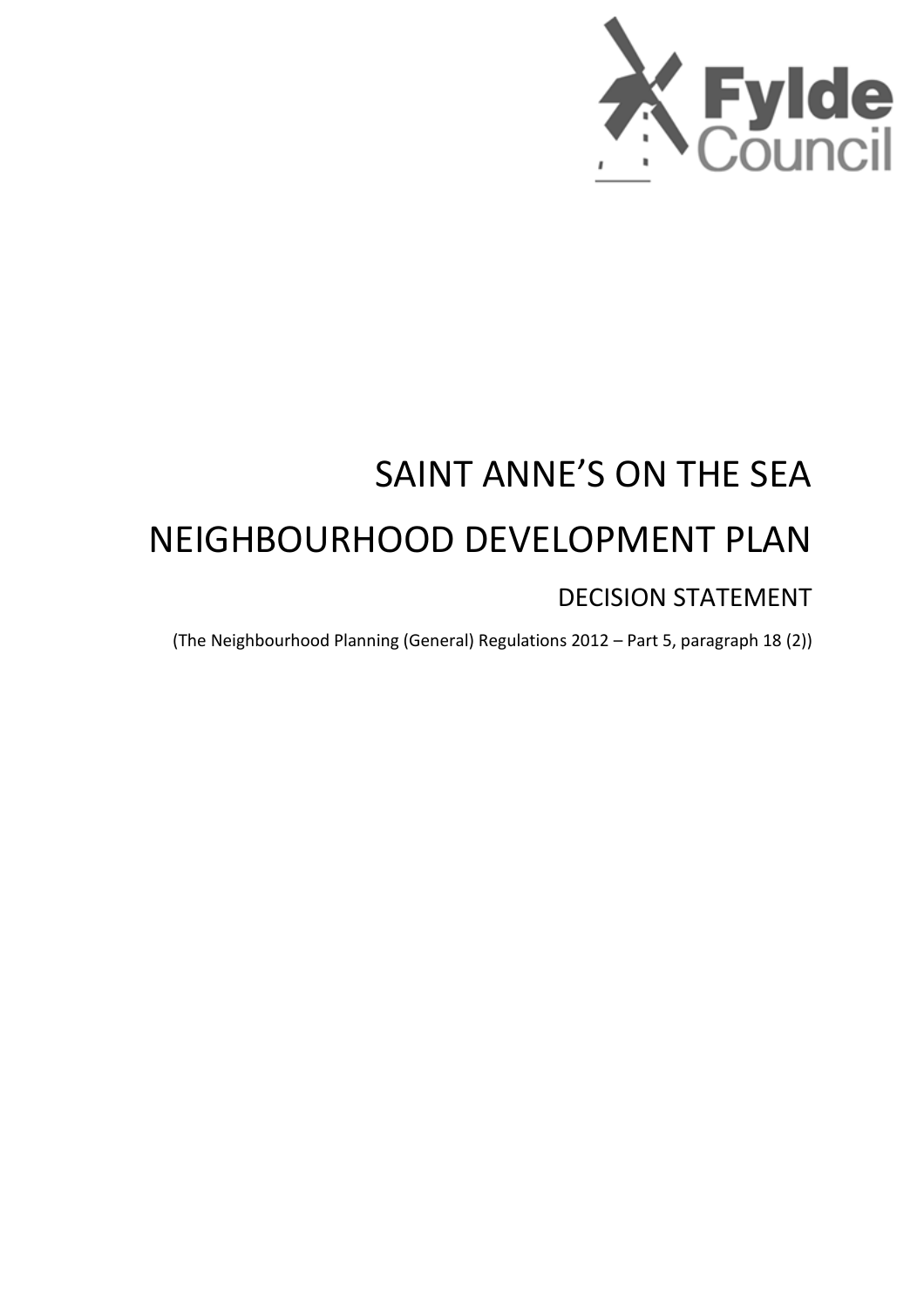# **Introduction**

Under the Town and Country Planning Act 1990 (as amended), Fylde Borough Council has a statutory duty to assist communities in the preparation of neighbourhood development plans and orders and to take plans through a process of examination and referendum. The Localism Act 2011 (Part 6 Chapter 3) sets out the local planning authority's responsibilities under neighbourhood planning.

This statement confirms that following an Independent Examination and Public Hearing, Fylde Borough Council now confirms that subject to the modifications proposed by the Examiner's Report have been accepted; that the Submission version of the Saint Anne's on The Sea Neighbourhood Development Plan has been altered as a result of it, and as such will proceed to a Neighbourhood Planning Referendum.

# **Background**

On the 12 July 2013, Fylde Borough Council approved an application by St. Anne's Town Council to designate the Saint Anne's on The Sea Neighbourhood Area, for the purposes of preparing a Neighbourhood Development Plan, in accordance with Part 2 of the Town and Country Planning (England), Neighbourhood Planning (General) Regulations 2012.

The neighbourhood plan making process was led by St. Anne's Town Council, with an appointed Steering Group to undertake the Plan preparation made up of volunteers advised by planning consultants. The Plan underwent various stages, and following the Submission version of the Saint Anne's on The Sea Neighbourhood Development Plan (the Plan) to Fylde Borough Council, the Plan was publicised and representations were invited over a six week period, to make comment on the proposed Plan and its content. The consultation ended on 24 March 2016.

During this period Fylde Borough Council, in agreement with St. Anne's on the Sea Town Council, formally appointed Mr John Slater BA (Hons), DMS, MRTPI, to examine whether the Plan met with the Basic Conditions and legal requirements and if it should therefore proceed to Referendum.

The Examiner concluded that he was satisfied that the Plan was capable of meeting the legal requirements set out in the Localism Act 2011, including meeting the Basic Conditions, subject to a number of modifications set out in his report, which are set out in Table 1: Examiner Recommended Modifications, of this statement.

Schedule 4B, paragraph 12 of the Town and Country Planning Act 1990, as inserted by the Localism Act 2011, requires that a local planning authority must consider each of the recommendations made in the Examiner's report and decide what action to take in response to each recommendation made, and that if the draft Neighbourhood Development Plan meets the legal requirements and Basic Conditions as set out in the legislation, a Referendum must be held on the making of the Plan by the local planning authority. If the local planning authority is not satisfied that the Plan meets the Basic Conditions and legal requirements then it must refuse the proposal. A referendum must take place and a majority of residents who turn out to vote in favour of the Neighbourhood Development Plan (50% plus one vote) before it can be "made".

The Council has various duties under the Localism Act (the main Act) and the related planning Acts as amended. In relation to an Examiner's report a LPA must consider each of the recommendations made in the report (and the reasons for them) and decide what action to take in response to each recommendation. It is clear from the wording of the Act that this is not simply to follow the Examiner's recommendations on each point and that the LPA can come to a different view. Officers therefore consider that accepting the Examiner's recommendations in full and extending the Saint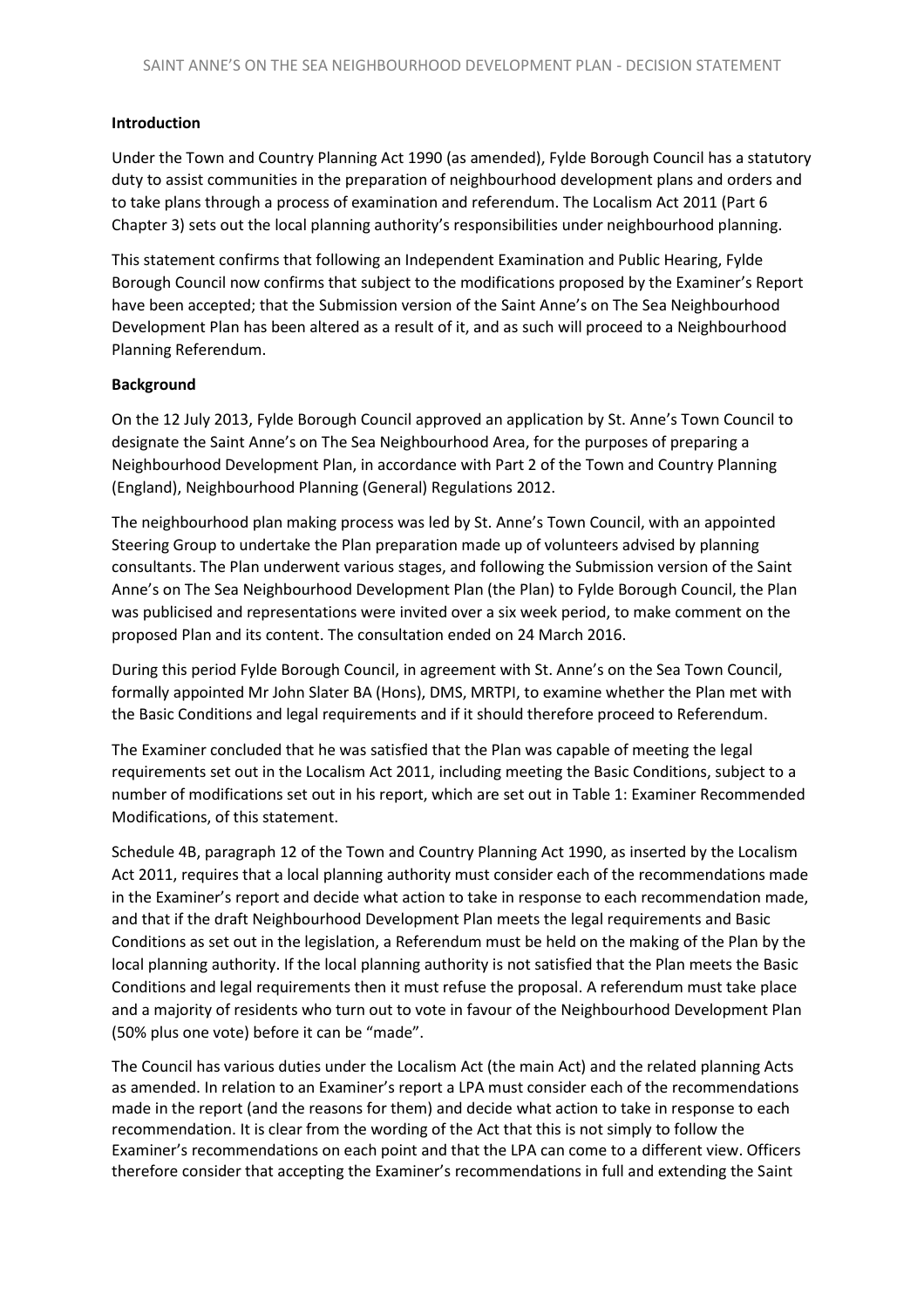Anne's on The Sea settlement boundary to include the land in question would mean that the Plan would not meet the statutory "basic conditions".

It is therefore recommended that Council accept the recommendations and modifications as listed in the draft Decision Statement (Appendix 3), and proceed the Saint Anne's on The Sea Neighbourhood Development Plan to Referendum based on these changes.

#### **Post Adoption SEA and HRA**

Following the modifications as a result of the Examiner's report, as outlined in Table 1 of this statement, a further screening opinion was sought under the EC Directive 2001/42/EC and the Environmental Assessment of Plans and Programmes Regulations 2004 (SEA Regulations) with the three statutory bodies (Environment Agency, Historic England and Natural England). Both the Environment Agency and Historic England raised no objections or had any concerns regarding the proposed modified Plan. Natural England, however, raised significant concerns regarding the proposed modification to the settlement boundary as the area of land in question forms part of a Biological Heritage Site and is land that is known to be utilised by pink footed geese related to the Ribble and Alt Estuaries Special Protection Area (SPA). They recommended that due to the importance of this land, any proposal to include additional land within the settlement boundary needed to be assessed further through an update of the Habitat Regulations Assessment (HRA) that has been carried out in regard to the Submission Version of the emerging Local Plan, that this update would need to examine data to determine the importance of the land and, if the land supports significant numbers of SPA/Ramsar birds, the LPA would then need to determine whether this is possible to resolve and ultimately whether the land can be developed.

The Council subsequently commissioned Arcadis (the Council's ecological consultant) to carry out an Addendum to the HRA, and following receipt of this document officers re-consulted Natural England, who considered that it was unacceptable to refer to any issues and uncertainty at planning application stage and that as the land was considered and calculated into the mitigation calculations for the Queensway residential development site then any proposal to extend the settlement boundary would need to be Appropriately Assessed at plan stage and that in any case as the HRA concludes proposals would lead to a likely effect (or where there is uncertainty) the Plan could not progress in its modified form.

In his report, the Examiner considers that this assessment could be carried out prior to the determination of any future planning application. However, prior to proceeding to Referendum, the LPA must be satisfied that the Plan itself meets the Basic Conditions tests set out in the Regulations. Until the potential implications of including this additional land within the settlement boundary are known, it would not be possible to confirm whether or not there would be any adverse impact on the SPA and so proceeding to Referendum without this information could place the Plan at risk of a potential legal challenge.

As a consequence of the above, officers sought further legal advice from counsel, who concurred with officers and Natural England, that the Plan (with the inclusion of this one modification) did not satisfy the "basic conditions" tests, which are the pre-requisites for a lawful NDP, and as such Fylde Council were completely within their rights not to accept this particular recommendation. As the amendment has not been accepted in order to allow the Plan to meet one of the basic conditions tests and for no other reason, further consultation on and examination of the Plan is not required under paragraph 13, Schedule 4B of the Town and Planning Act 1990 (as amended).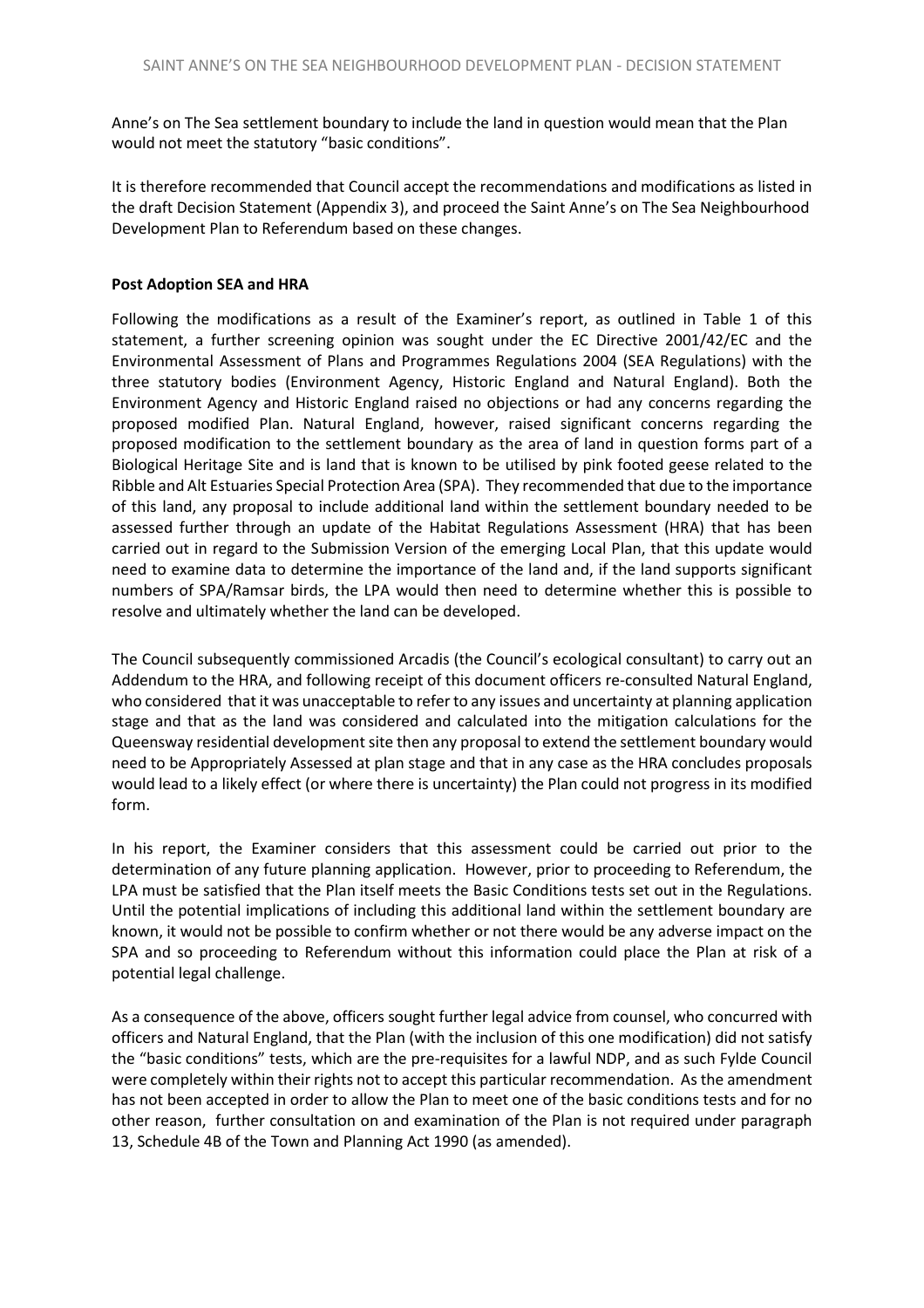## **Decision and Reasons**

The Neighbourhood Planning (General) Regulations 2012 requires the LPA to outline what action to take in response to the recommendations of an Examiner made in a report under paragraph 10 of Schedule 4A to the 1990 Act (as applied by Section 38A of the 2004 Act) in relation to a neighbourhood development plan.

The Council has various duties under the Localism Act (the main Act) and the related planning Acts as amended. It is clear from the wording of the Act that this is not simply to follow the Examiner's recommendations on each point and that the LPA can come to a different view. Officers therefore consider that accepting the Examiner's recommendations in full and extending the Saint Anne's on The Sea settlement boundary to include the land in question would mean that the Plan would not meet the statutory Basic Conditions.

Furthermore, Fylde Borough Council, concurs with the Examiner's findings and considers that the Referendum Area should be as the approved Neighbourhood Area, as there would appear to be no reason to change or extend it, as it covers the entire parish of Saint Anne's on The Sea.

The list of modifications and actions required are set out in the following table (Table 1). As a consequence of these changes the NDP (Referendum version) has been re-formatted accordingly to take into account amended paragraph numbers and page numbers etc.

Therefore to meet the requirements of the Localism Act 2011 a Referendum which poses the question:

# "*Do you want Fylde Borough Council to use the Saint Anne's on The Sea Neighbourhood Development Plan to help decide planning applications in the neighbourhood area?"* will be held in Saint Anne's on The Sea.

A copy of the Decision Statement will be available via Fylde Borough Council's website and in hard copy at request from the Planning Policy team, Town Hall, Lytham St. Anne's, FY8 1LW.

# **The proposed date on which the Referendum will take place is Thursday 04 May 2017.**

| Policy/page | <b>Examiner Recommendation</b> | <b>Reason for Change</b>              | <b>Action by</b> |
|-------------|--------------------------------|---------------------------------------|------------------|
| Reference   |                                |                                       | <b>LPA</b>       |
| Of NDP      |                                |                                       |                  |
| Policy GP1: | That the land shown as Open    | At the time of making the decision    | <b>Not</b>       |
| Settlement  | Countryside outside the Green  | Fylde Borough Council cannot identify | accepted -       |
| boundary    | Belt be deleted and the land   | a five year housing supply, in        | the LPA          |
|             | then be included within the    | accordance with paragraph 49 of the   | disagree         |
| $(p.21$ and | Settlement Boundary on the     | Framework, policies which affect the  | with this        |
| Proposals   | Proposals Map (see attached    | supply of housing land, which would   | modification     |
| Map)        | Map).                          | include the designation of land as    | as they do       |
|             |                                | countryside outside the Green Belt,   | not consider     |
|             |                                | will not be considered up-to-date.    | it meets         |
|             |                                | The incorporation of the land         | with the         |
|             |                                | identified as countryside outside the | basic            |
|             |                                | Green Belt, into the settlement       | conditions       |
|             |                                | boundary would offer the town the     | in that it       |

#### **Table 1: EXAMINER RECOMMENDED MODIFICATIONS**